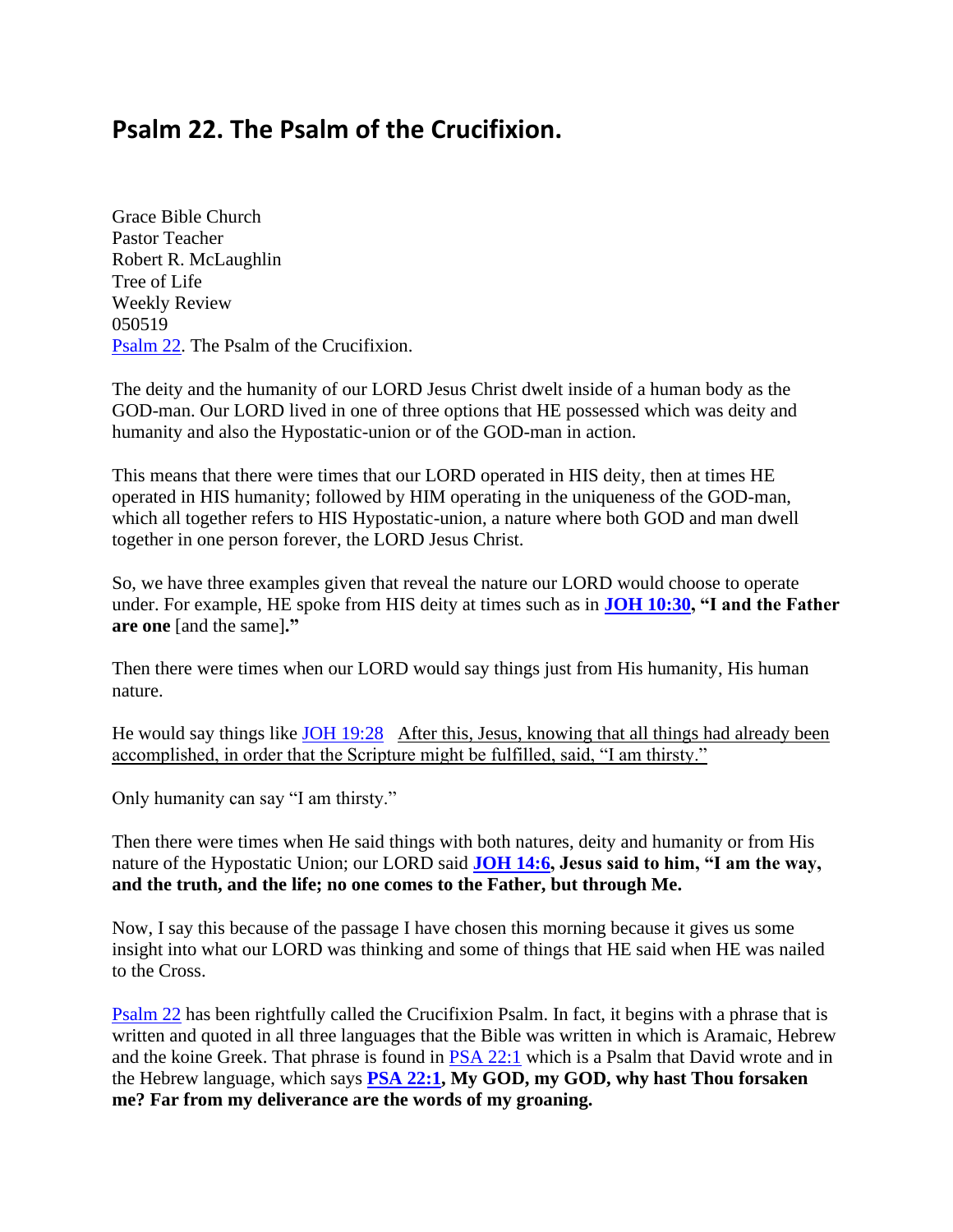It is that very first sentence that our LORD repeated when He was on the Cross in **[MAT 27:46,](https://www.bibleserver.com/text/NIV/Matthew27%3A46) And about the ninth hour Jesus cried out with a loud voice, saying, "Eli, Eli, lama sabachthani?** [Aramaic]**" that is, "My GOD, My GOD, why hast Thou forsaken Me?** [this was written in the koine Greek]**.**

This is one of the only verses in the Bible that is given in all three original languages because it is such a powerful verse it demands the utmost honor and respect. When David wrote this, I am sure that he really had no idea of the sacredness of the passage that he was about to write. In fact, if we had time to study the original Hebrew language here, we would see something that the average believer does not see unless they are under the teachings of a pastor who knows the original language in some measure.

Here is another doctrinal gem and a precious principle found in the Word of GOD that you might enjoy. [PSA 22](https://www.bibleserver.com/text/NIV/Psalm22) is speaking of the Cross which was not used or not made popular until years after [PSA 22](https://www.bibleserver.com/text/NIV/Psalm22) was written. And so, with that info as a background there are two verses in this Psalm that speak directly of the thoughts and words of our LORD especially when HE was being judged by HIS Father.

So, here's one of those passages that GOD rewards the interpretation of the passage to those who diligently seek HIM. We start with the title I gave this Psalm, which is called **the Psalm of the Crucifixion, [PSA 22.](https://www.bibleserver.com/text/NIV/Psalm22)** I find it very interesting that not only does this Psalm talk about the Cross, but it also starts and ends on the Cross.

[PSA 22:1](https://www.bibleserver.com/text/NIV/Psalm22%3A1) was quoted by our LORD in [MAT 27:46.](https://www.bibleserver.com/text/NIV/Matthew27%3A46)

# **[PSA 22:1,](https://www.bibleserver.com/text/NIV/Psalm22%3A1) My GOD, my GOD, why hast Thou forsaken me?**

This was quoted by our LORD in [MAT 27:46,](https://www.bibleserver.com/text/NIV/Matthew27%3A46) **"Eli, Eli, lama sabachthani?"** that is, **"My GOD, My GOD, why hast Thou forsaken Me?"**

Then in one of the most popular statements that our LORD made just before He died is physically [JOH 19:30](https://www.bibleserver.com/text/NIV/John19%3A30) When Jesus therefore had received the sour wine, He said, **"It is finished!"** This was probably something our LORD read many times and therefore HE could think of the Cross doctrinally. What I find interesting is that the last verse in [PSA 22,](https://www.bibleserver.com/text/NIV/Psalm22) the Psalm of the Cross says **[PSA 22:31,](https://www.bibleserver.com/text/NIV/Psalm22%3A31) They will come and will declare His righteousness to a people who will be born,** [and then notice the last phrase which says] **"He has performed it."**

And if you haven't put it together yet, it is saying the same thing that our LORD said when HE said Tetelestai which means HE has finished or completed and performed what HE was ordained for. And so, I do no think that this is stretching the truth or that it is a coincidence or a lucky break, I believe this was purposely given by GOD the Holy Spirit as He inspired King David to write this song or Psalm.

This Psalm is actually a photograph of our LORD's darkest hours and a record of HIS dying words. You have heard me mention the fact that many individuals say things on their dying bed that are very meaningful and therefore we should listen very carefully. Here David takes us deep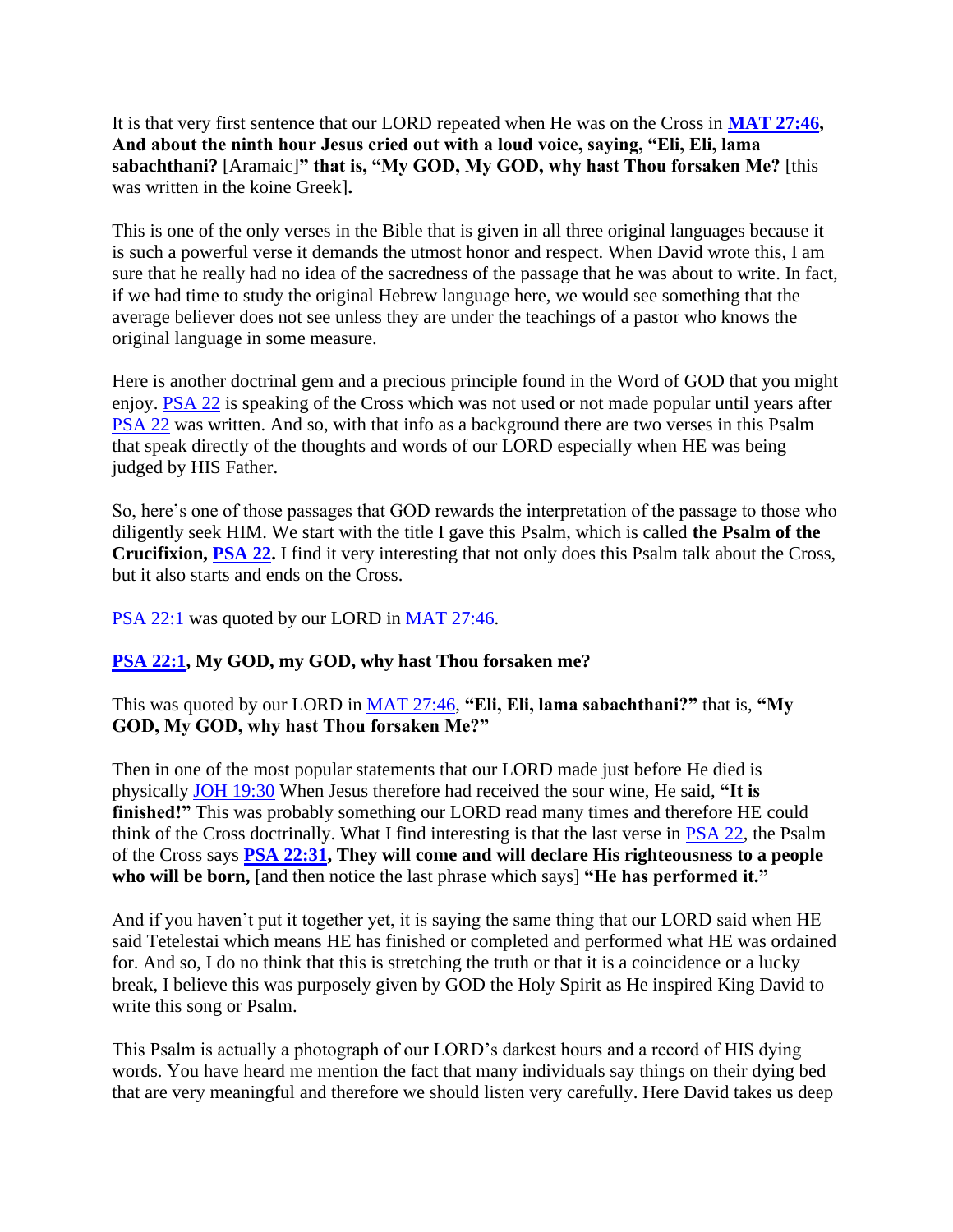into the horrors of the Cross while at the same time we are made to see the fruits of TLJC and HIS passion in the dispensation of the Hypostatic-union when HE was willing to die for all.

Even though this Psalm was the expression of personal anguish on the part of David crying out and saying, **My GOD, my GOD, why hast Thou forsaken me?,** this in no way invalidates the claim that this was to be a prophecy concerning our LORD Jesus Christ upon the Cross. And so, although David and his afflictions may be here in a very real and modified sense, all who see the LORD Jesus Christ will neither see nor care to see David in this Psalm.

Because as [JOH 12:21](https://www.bibleserver.com/text/NIV/John12%3A21) says concerning those Greeks who were searching for truth and wisdom and they came to Philip, who was from Bethsaida of Galilee, and began to ask him, saying, *"Sir, we wish to see Jesus."* And that is exactly my wish and desire for all of us this morning who are here but "they want to see Jesus," and so do I.

There is no greater accurate expression of our LORD's thoughts and feelings during the awful six hours on the Cross in all of the Scriptures than what we have in [Psalm 22.](https://www.bibleserver.com/text/NIV/Psalm22)

### **[PSA 22:1,](https://www.bibleserver.com/text/NIV/Psalm22%3A1) My GOD, my GOD, why hast Thou forsaken me? Far from my deliverance are the words of my groaning.**

This of course was quoted by our LORD in [MAT 27:46.](https://www.bibleserver.com/text/NIV/Matthew27%3A46) It was a phrase that caused the Jews to mock but the elect angels to rejoice. Therefore **PSA 22:2** states the unanswered prayers of our LORD on the Cross, when HE thought what David wrote when HE said **"O my GOD, I cry out by day** [the day refers to the first three hours on the cross, from 9 a.m. - 12 noon]

The phrase **"cry out by day** refers to the first three hours on the cross during the daytime from 9 a.m. - 12 noon.

#### [PSA 22:2](https://www.bibleserver.com/text/NIV/Psalm22%3A2) goes on to say, **and He also "cried by night, but He said I have no rest."**

The night time refers to the continued prayer of our LORD during the darkness that surrounded the Cross from 12 NOON - 3 PM, when HE was being judged for our sins.

Please notice that the brightest time of the day in the Middle East happens between 12 noon and 3 PM. So that in the brightest time of day, 12 noon [to 3P](https://www.bibleserver.com/text/NIV/Tobit3)M, it was the darkest hour of all eternity, both past, present and future, all of them are a part of eternity, which has no beginning and no end.

# **[PSA 22:2,](https://www.bibleserver.com/text/NIV/Psalm22%3A2) O my GOD, I cry by day, but Thou dost not answer;**

Next David writes **"And by night, but I have no rest."**

[PSA 22:3](https://www.bibleserver.com/text/NIV/Psalm22%3A3) tells the reason why that prayer could not be answered in one phrase, (which is) **"You are Holy. You who art enthroned upon the praises of Israel."**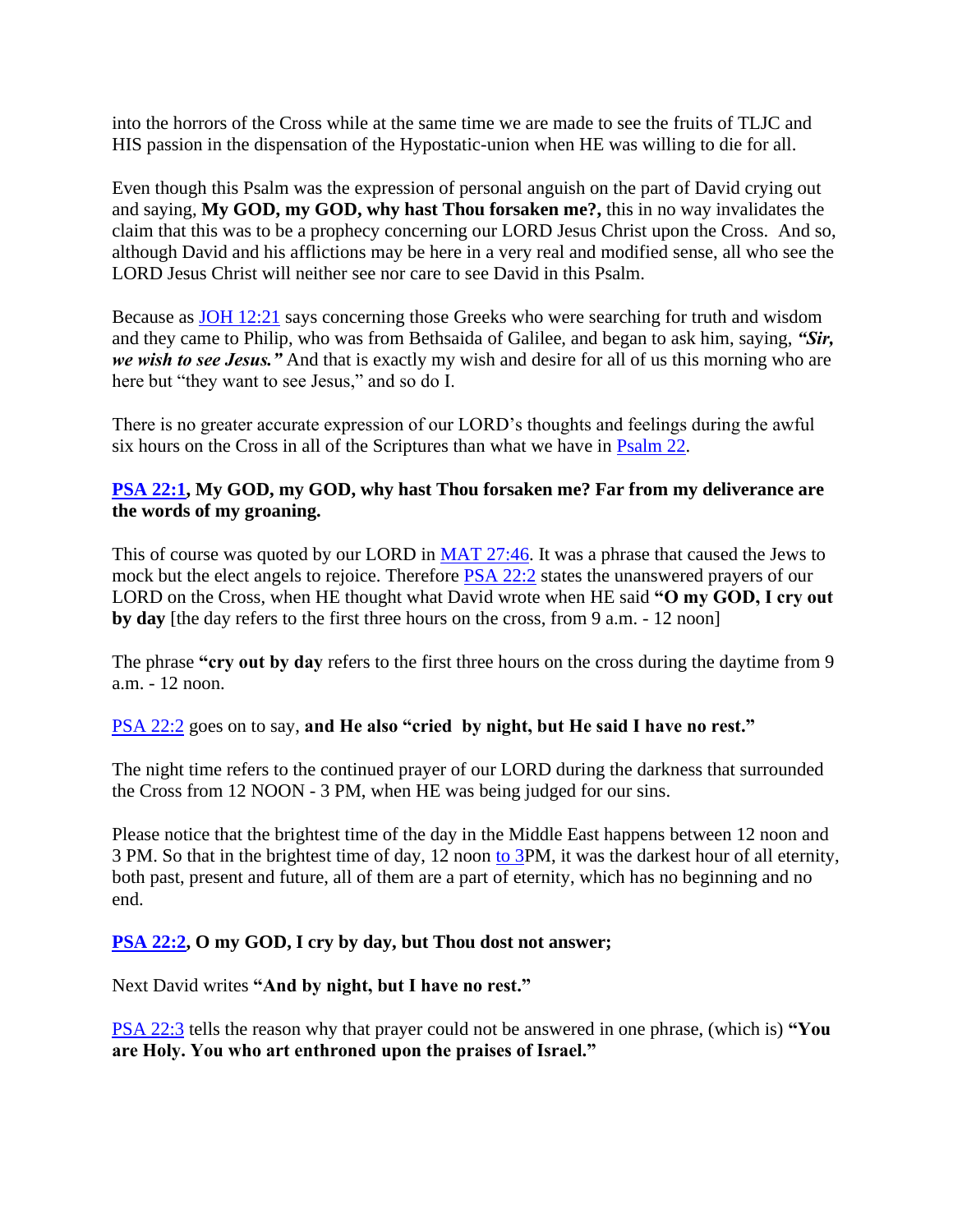GOD the Father was imputing our sins to Christ and judging them from His Holiness and therefore, the LORD is saying prophetically that because GOD is Holy HE can have nothing to do with sin except to judge it. Therefore, GOD the Father couldn't answer the prayer for deliverance on the cross because as [Hab 1:13](https://www.bibleserver.com/text/NIV/Habbakuk1%3A13) says that GOD can't even look upon sin and have anything to do with it, except to judge it!

Now, when our LORD was on the cross being judged by GOD the Father for our sins, not HIS but Ours! Our LORD knew that however things may look, there is no injustice and unfairness with GOD.

Do you believe that?

Do you believe that your LORD and Savior, Jesus Christ has always treated you fair and just?

### Do you believe **[DEU 32:4](https://www.bibleserver.com/text/NIV/Deuteronomy32%3A4) "The Rock! His work is perfect, for all His ways are just; A GOD of faithfulness and without injustice, Righteous and upright is He.**

Do you believe that the Rock **who** was perfect was our LORD and Savior, Jesus Christ?

We know that the Rock is the LORD as the apostle Paul tells us in **[1CO 10:4](https://www.bibleserver.com/text/NIV/1Corinthians10%3A4)** and all drank **the same spiritual drink, for they were drinking from a spiritual rock which followed them; and the rock was Christ.**

Many people speak evil of GOD when they are under His afflicting hand but not so with our LORD, He knows HIS Father too well to let outward circumstances defame His character.

Therefore, in [PSA 22:4-](https://www.bibleserver.com/text/NIV/Psalm22%3A4)5, our LORD even pointed out to the Father that the believers in the Old Testament trusted in HIM and because they did HE delivered them. And so, our LORD is saying or thinking these thoughts while HE was on the Cross feeling so alone. Look at our LORD's thoughts at this time.

#### **[PSA 22:4-5,](https://www.bibleserver.com/text/NIV/Psalm22%3A4-5) In Thee our fathers trusted; They trusted, and Thou didst deliver them. To Thee they cried out, and were delivered; In Thee they trusted, and were not disappointed.**

Our LORD is saying that GOD the Father HE had previously delivered Israel under strict conditions.

#### **"Our fathers trusted in You** [faith-rest]**; they trusted, and You delivered them** [You answered their prayers]**.**

Now here is a sad commentary on why GOD the Father help believers in the Old Testament but could not help HIS only begotten Son who is praying for help from the Father.

Now, there are some excellent reasons why GOD the Father could answer certain individuals in the Old Testament, hear their prayer, and also rescue them but HE couldn't do the same for HIS own Son.